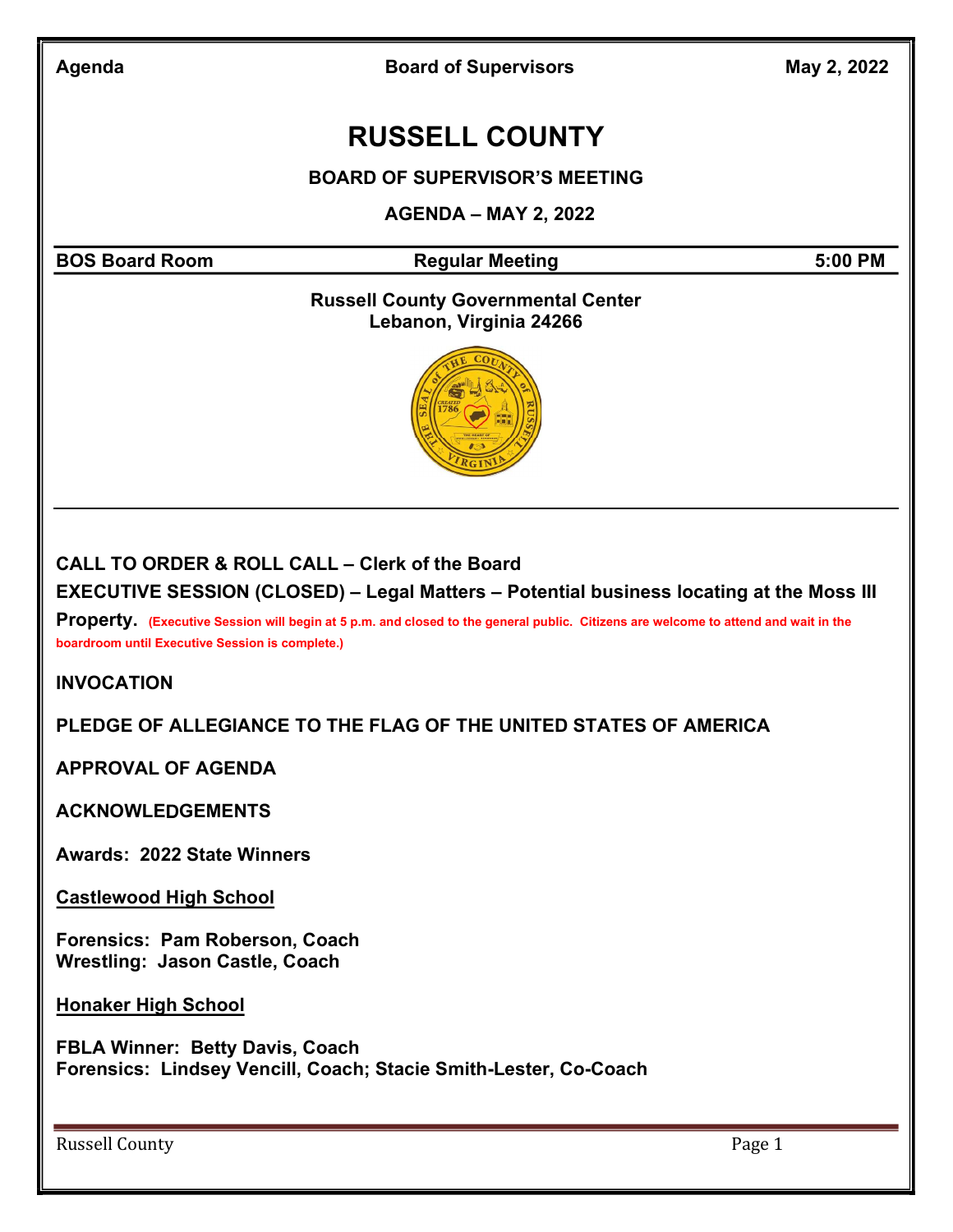| Agenda                                                                                                                                  |                                                      | <b>Board of Supervisors</b>                                                                                                | May 2, 2022 |  |  |
|-----------------------------------------------------------------------------------------------------------------------------------------|------------------------------------------------------|----------------------------------------------------------------------------------------------------------------------------|-------------|--|--|
| Girls State Basketball Champions: Misty Miller, Head Coach<br>Assistants: Darrell Davis, Steven McNulty, Chris Anderson, Brandon Miller |                                                      |                                                                                                                            |             |  |  |
| <b>Lebanon High School</b>                                                                                                              |                                                      |                                                                                                                            |             |  |  |
| Congressional App Challenge - Virginia District Nine - First Place Winners<br>Jani Purtee - Coach                                       |                                                      |                                                                                                                            |             |  |  |
| Forensics: Ms. Sarah Moore, Coach<br><b>Wrestling Champions: Chris Conley, Coach</b>                                                    |                                                      |                                                                                                                            |             |  |  |
| <b>PUBLIC HEARING</b>                                                                                                                   |                                                      |                                                                                                                            |             |  |  |
|                                                                                                                                         |                                                      | 1. VDOT Six-Year Secondary Construction Plan 2022/23 - 2027/28                                                             |             |  |  |
| 2.                                                                                                                                      | RC Property Right-of-Way Easement to Key Western LLC |                                                                                                                            |             |  |  |
| <b>NEW BUSINESS</b>                                                                                                                     |                                                      |                                                                                                                            |             |  |  |
|                                                                                                                                         |                                                      | 1. Approval of Minutes. Consider approval of the minutes of the                                                            |             |  |  |
|                                                                                                                                         | a. Unapproved minutes of April 4, 2022               |                                                                                                                            |             |  |  |
|                                                                                                                                         |                                                      | 2. Approval of Expenditures. Consider approval of expenditures presented                                                   |             |  |  |
| <b>CITIZEN'S COMMENT PERIOD (Limited to 3 Minutes)</b>                                                                                  |                                                      |                                                                                                                            |             |  |  |
| <b>CONSTITUTIONAL OFFICER REPORTS AND REQUESTS</b>                                                                                      |                                                      |                                                                                                                            |             |  |  |
| <b>COUNTY ATTORNEY REPORTS AND REQUESTS</b>                                                                                             |                                                      |                                                                                                                            |             |  |  |
|                                                                                                                                         |                                                      |                                                                                                                            |             |  |  |
|                                                                                                                                         |                                                      | 2. CF Highlands LLC - Land Deed of Gift - Arty Lee Campground ParkingB-2                                                   |             |  |  |
|                                                                                                                                         |                                                      | 3. Building Inspection Services Contract - Pure Salmon Project -<br>Thompson & Litton Retainer Agreement and Memorandum of |             |  |  |
|                                                                                                                                         |                                                      | 4. RC Property Right-of-Way Easement to Key Western LLCB-4                                                                 |             |  |  |
|                                                                                                                                         |                                                      |                                                                                                                            |             |  |  |
|                                                                                                                                         |                                                      | 6. St. Paul Temporary Emergency Agreement for Law Enforcement ServicesB-6                                                  |             |  |  |
| <b>Russell County</b><br>Page 2                                                                                                         |                                                      |                                                                                                                            |             |  |  |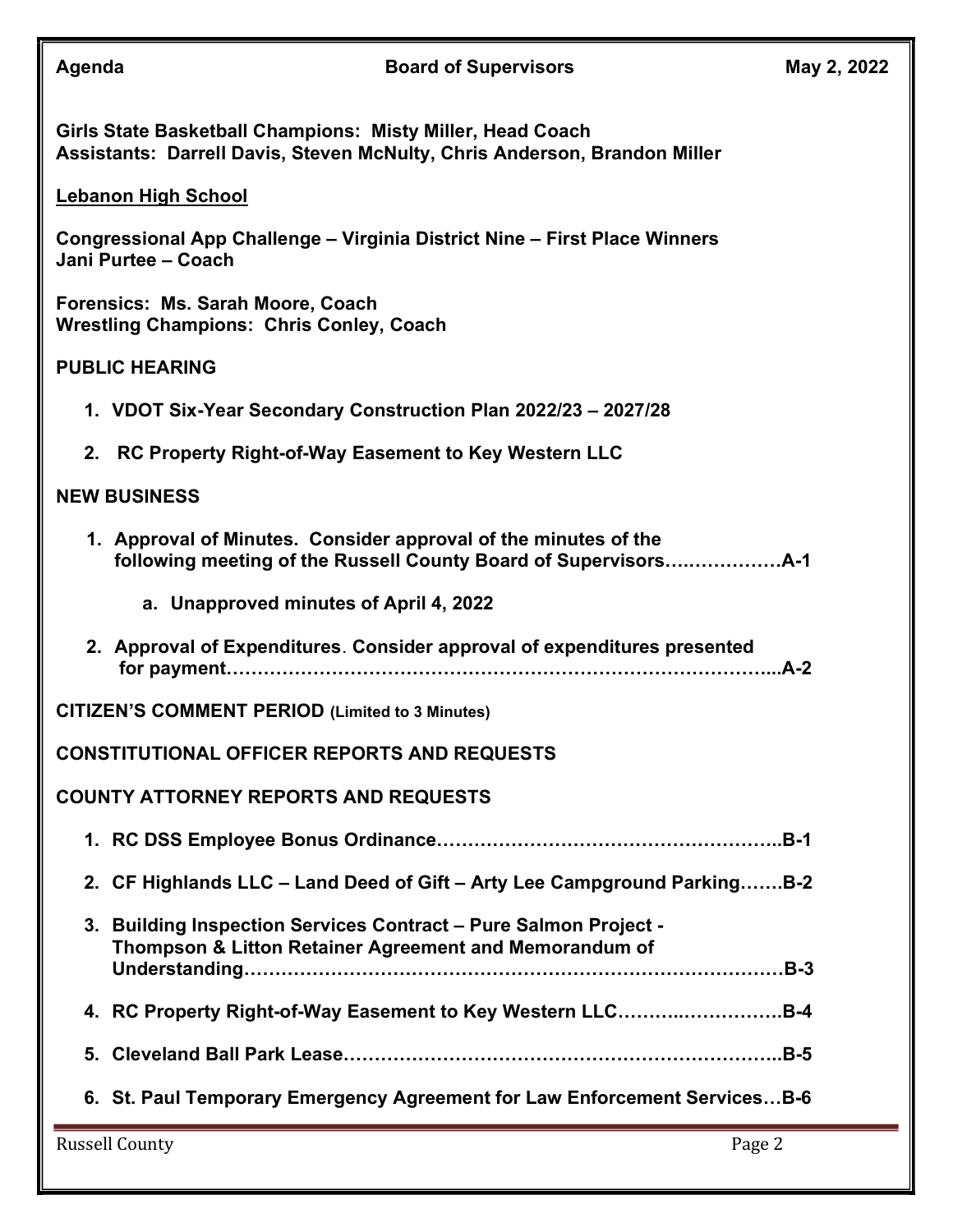#### COUNTY ADMINISTRATOR REPORTS AND REQUESTS

### REPORTS

| 1. RC Tourism Coordinator Internship - Shiloh Lyttle - Radford UniversityC-1                                                |
|-----------------------------------------------------------------------------------------------------------------------------|
|                                                                                                                             |
| 3. Virginia Coalfield Coalition's Regional Cell Coverage ProjectC-3                                                         |
| <b>REQUESTS</b>                                                                                                             |
| 4. VDOT 6-Year Secondary Construction Plan ResolutionC-4                                                                    |
|                                                                                                                             |
| 6. VDOT Rte. 1080 (North Cedar Acres) Rural Addition ResolutionC-6                                                          |
| 7. VDOT Rte. 1211 (Cleveland Falls/Barrens) and Rte. 661 (Cleveland<br>Campground) Recreational Access Funds ResolutionsC-7 |
| 8. CDBG Grant Resolution - Dante Regional Sewer Line Extension ProjectC-8                                                   |
| 9. DHCD Industrial Revitalization Fund (IRF) Planning Grant - \$50,000C-9                                                   |
|                                                                                                                             |
|                                                                                                                             |
|                                                                                                                             |
|                                                                                                                             |
| 14. Board of Supervisors - July 2022 Regular Meeting DateC-14                                                               |
| <b>BOARD DISCUSSIONS &amp; REMINDERS</b>                                                                                    |

#### ADJOURNMENT

#### COUNTY AGENCY / BOARD REPORTS:

| • RC Tourism………………………………………………………………………………G |
|---------------------------------------------|
|                                             |

Russell County Page 3